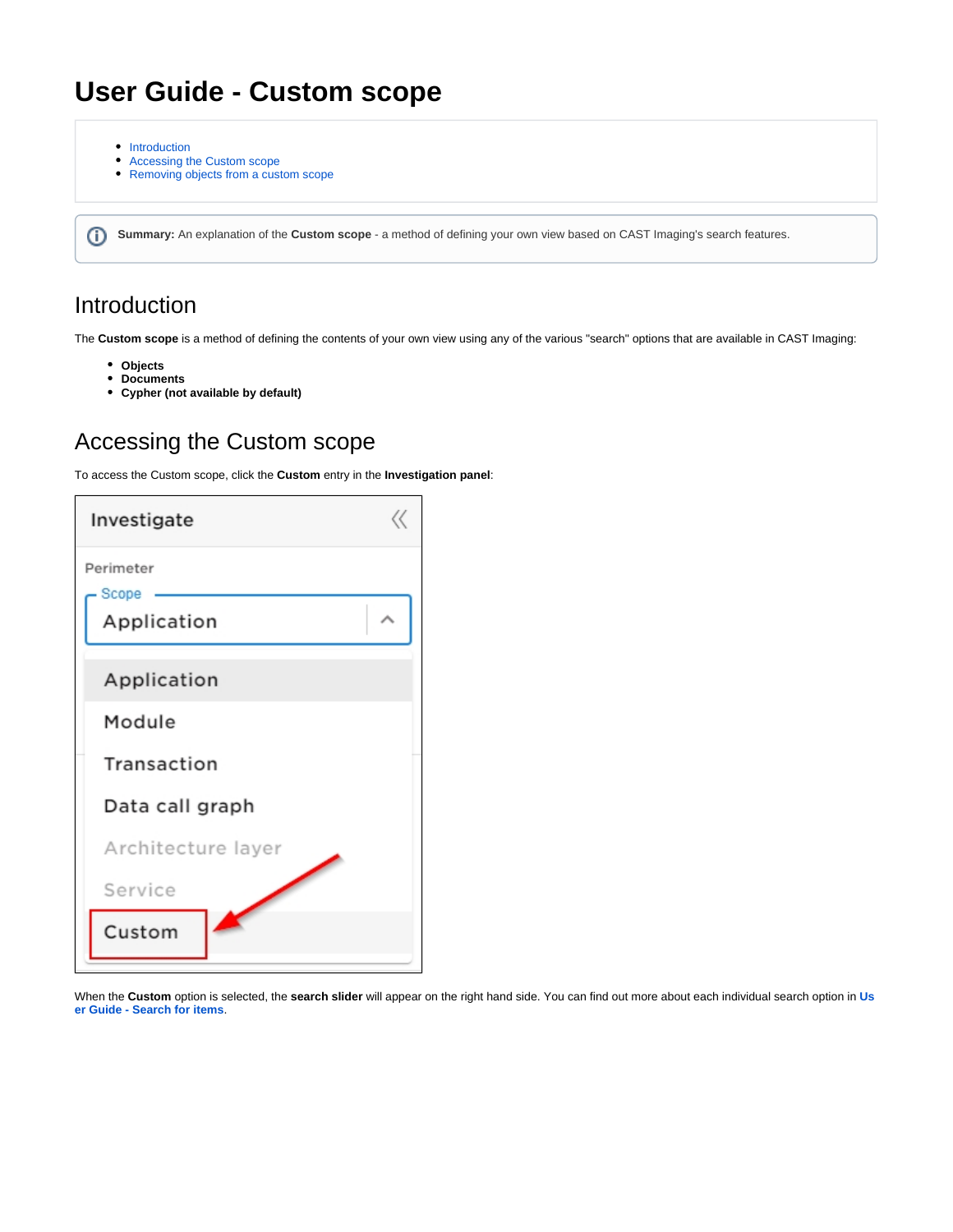

#### The Cypher search option is only enabled for users with the default **[SUPER ADMIN and ADMIN](https://doc.castsoftware.com/display/IMAGING/Admin+Center+-+Roles+panel)** roles. If you would like to enable it for other ⊕ users, either modify an existing role to enable the Cypher Search or create a new role specifically for that - see **[Admin Center - Roles panel](https://doc.castsoftware.com/display/IMAGING/Admin+Center+-+Roles+panel)**: RESOURCES AND PERMISSIONS  $\sum$  Admin Resource > Custom View Resource Cypher **Resource**  $\Box$  Read Update Delete □ Create Permission > O Documentation **Resource**  $\triangleright$   $\Box$  Microservice You need to enable at a minimum the READ and CREATE permissions to perform a query. The Cypher language is powerful and enabling the UPDATE and DELETE permissions will allow users to perform cypher queries which can update or delete existing application data.

## <span id="page-1-0"></span>Removing objects from a custom scope

Starting **2.5.x**, it is possible to remove objects from a custom view using the right click **Remove object(s)** option (you can also use the DELETE key):